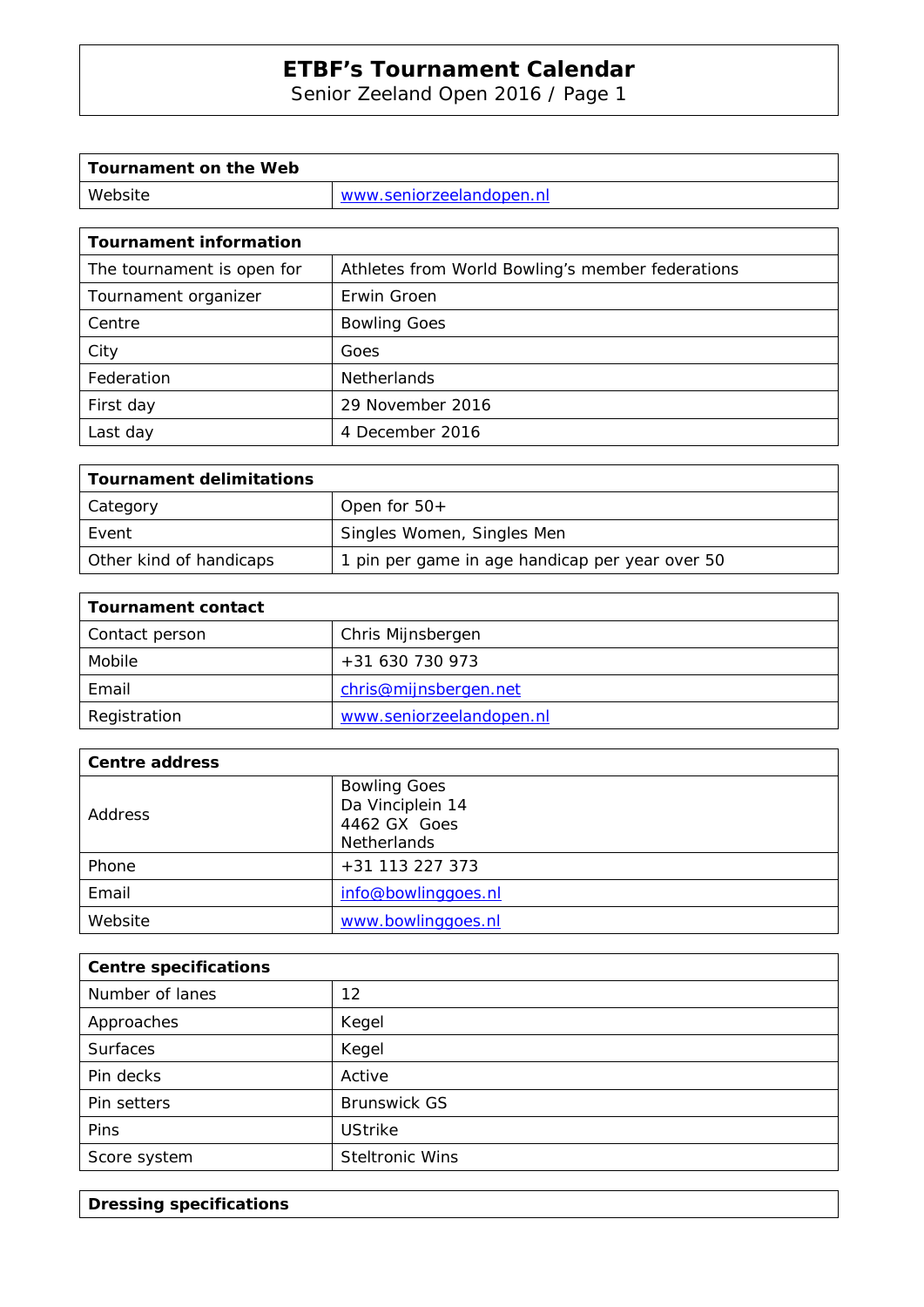Senior Zeeland Open 2016 / Page 2

| Oil machine         | Kustodian plus      |
|---------------------|---------------------|
| Oil                 | <sub>l</sub> ce     |
| Cleaner             | Defense             |
| Pattern prepared by | <b>Bowling Goes</b> |
| Dressing done by    | <b>Bowling Goes</b> |

| Prize money specifications |       |
|----------------------------|-------|
| Prize fund status          | Fixed |
| Tax on prizes              | No    |

| Prize money expressed in € |                    |                      |
|----------------------------|--------------------|----------------------|
| <b>Position</b>            | <b>Singles Men</b> | <b>Singles Women</b> |
| Position 1                 | 1.000              | 450                  |
| Position 2                 | 750                | 300                  |
| Position 3                 | 500                | 250                  |
| Position 4                 | 400                | 225                  |
| Position 5                 | 300                | 200                  |
| Position 6                 | 250                | 175                  |
| Position 7                 | 200                | 150                  |
| Position 8                 | 200                | 150                  |
| Position 9-12              | 175                |                      |
| Position 13-16             | 150                |                      |
| Position 17-24             | 100                |                      |
| Total                      | 5.700              | 1.900                |

#### **Tournament format**

**Qualification**  Entries, 6 games'

Re-entries, 6 games

### **Desperado**

1 game

### **Turbo**

The competition is open for athletes, who make a Turbo entry For Turbo entries, all 6 games in the series are included in the competition Athletes, not qualified from the general qualification standing, who are scoring the 2 highest games including handicap, will qualify for the final steps

## **24 men qualifies for the final steps**

Top 2 from the qualification with the highest scratch pin fall Top 18 from the qualification (pin fall including handicap), not included in the 2 above Top from the Turbo Top 2 from the Desperado

### **8 women qualifies for the final steps**

No 1 from the qualification with the highest scratch pin fall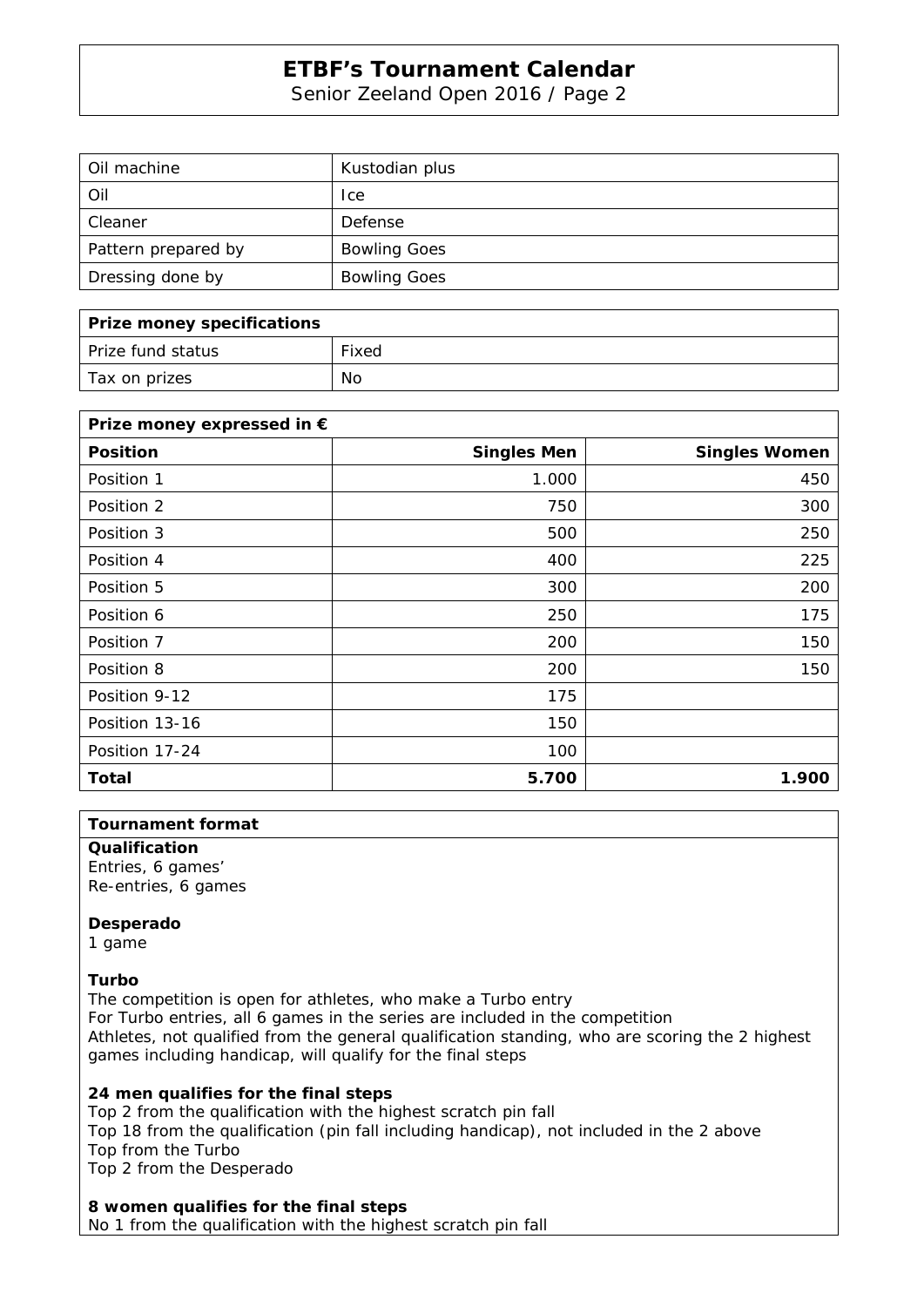Senior Zeeland Open 2016 / Page 3

Top 5 from the qualification (pin fall including handicap), not among the one above

No 1 from the Turbo No 1 from the Desperado

| Final Step 1: Men<br>24 athletes will play 4 games starting from scratch<br>Top 16 will continue to the final step 2                               |  |  |
|----------------------------------------------------------------------------------------------------------------------------------------------------|--|--|
| Final Step 2: Men<br>16 athletes will play 4 games with the pin fall from step 1 carried forward<br>Top 12 will continue to the final step 3       |  |  |
| <b>Final Step 3: Men</b><br>12 athletes will play 4 games with the pin fall from step 2 carried forward<br>Top 4 will continue to the final step 4 |  |  |
| Final Step 4: Men<br>4 athletes will play 3 one game stepladder matches                                                                            |  |  |
| Final Step 1: Women<br>8 athletes will play 4 games starting from scratch<br>Top 4 will continue to the final step 2                               |  |  |
| 4 athletes will play 3 one game stepladder matches                                                                                                 |  |  |
| <b>Tournament tie rules</b>                                                                                                                        |  |  |
|                                                                                                                                                    |  |  |
|                                                                                                                                                    |  |  |
| The highest scratch pin fall, then the highest game, then the $2nd$ highest game etc.                                                              |  |  |
| The highest scratch pin fall, then the $2nd$ game etc.                                                                                             |  |  |
| The highest scratch pin fall, then an extra $9th$ and $10th$ frame roll off                                                                        |  |  |
| Final Step 1-4 Men and Step 1 Women                                                                                                                |  |  |
| The highest scratch pin fall, then the highest game, then the $2nd$ highest game etc                                                               |  |  |
| Final Step 4 Men and Step 2 Women                                                                                                                  |  |  |
| The highest scratch pin fall, then an extra 9 <sup>th</sup> and 10 <sup>th</sup> frame roll off                                                    |  |  |
| Lane assignments and lane movements                                                                                                                |  |  |
| By impartial notaries public                                                                                                                       |  |  |
| Two                                                                                                                                                |  |  |
| After each second game                                                                                                                             |  |  |
| Move lanes right                                                                                                                                   |  |  |
|                                                                                                                                                    |  |  |

| <b>Booking policies</b>    |                                                                                                                                                       |
|----------------------------|-------------------------------------------------------------------------------------------------------------------------------------------------------|
| Booking restriction before | A maximum of three squads can be booked before the tour-<br>nament starts and maximum two of the bookings can be for<br>squads on Friday and Saturday |